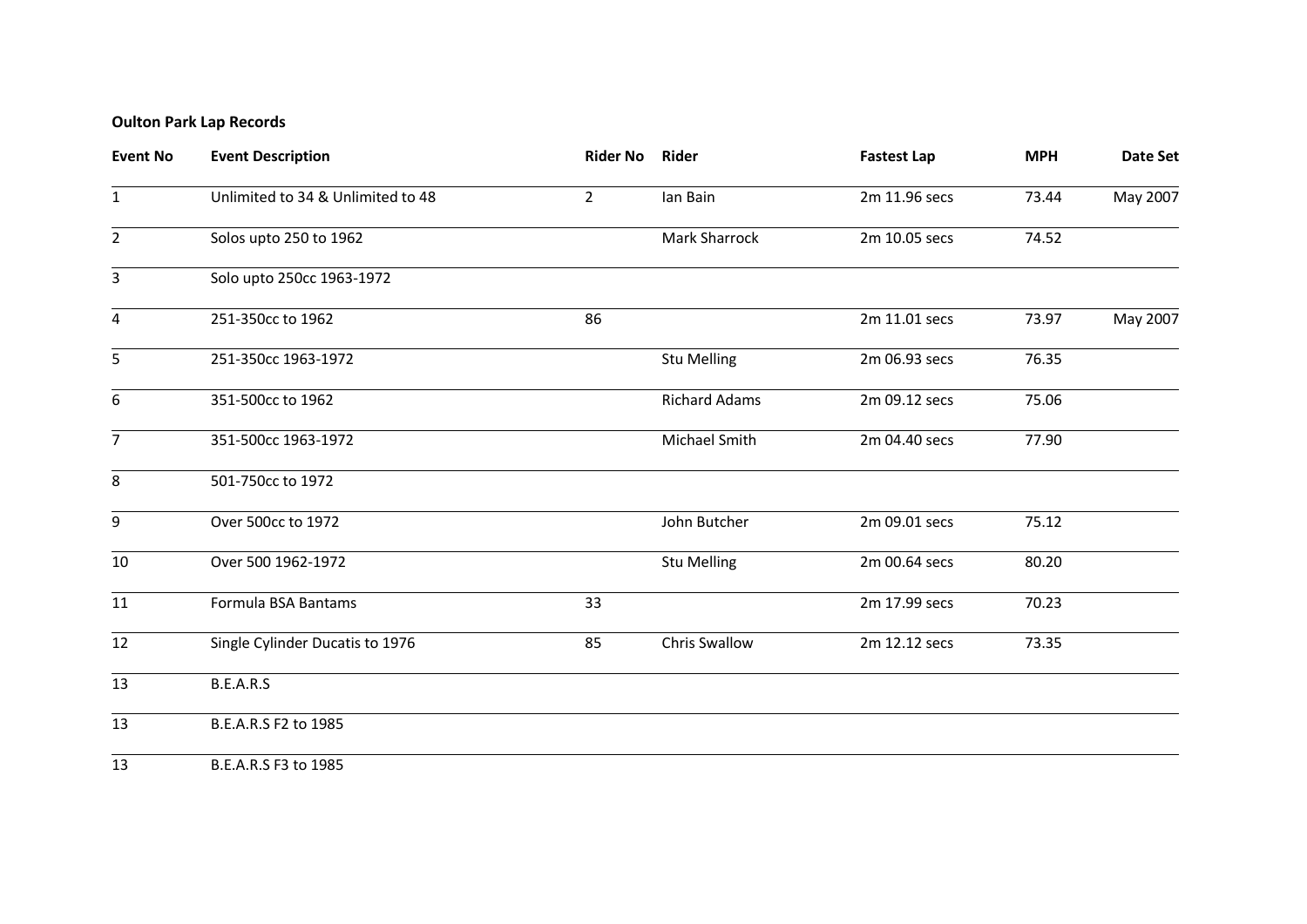## Japanese Air Cooled Solos upto 500cc to 1983

| 15 | Sidecar Outfits Unlimited to 1958               | 31  |                       | 2m 23.98 secs | 67.31 |          |
|----|-------------------------------------------------|-----|-----------------------|---------------|-------|----------|
| 16 | Sidecar Based Three-wheelers upto 750cc to 1972 | 75  | Dave Augier/Dave Dean | 2m 25.05 secs | 66.81 |          |
| 17 | B3, Cyclecars & Morgans Unlimited to 1972       | 34  |                       | 2m 11.71 secs | 73.58 | May 2007 |
| 18 | B.E.A.R.S Sidecars to 1986                      |     |                       |               |       |          |
| 19 | <b>Geared Scooters</b>                          |     | <b>Ryan Saxelby</b>   | 2m 16.83 secs | 70.83 | May 2007 |
| 20 | Scooter Zips                                    |     | <b>Craig Bewey</b>    | 2m 29.37 secs | 64.88 | May 2007 |
| 21 | <b>Novices</b>                                  |     |                       |               |       |          |
| 50 | Over 50s Solos                                  |     |                       |               |       |          |
| 53 | Over 50s Charioteers                            | 35  |                       | 2m 46.39 secs | 58.24 | May 2007 |
|    | Sidecar C of C                                  |     |                       |               |       |          |
| 30 | <b>R.Powell Memorial</b>                        |     |                       |               |       |          |
|    | Solo C of C                                     |     | John Butcher          | 2m 07.78 secs | 75.84 |          |
|    | <b>Tom Miller</b>                               |     |                       |               |       |          |
|    | Lansdowne                                       | 4   | Vernon Glashier       | 2m 07.11 secs | 76.24 | May 2007 |
| 26 | Morgan TWMC                                     | 46  |                       | 2m 24.56 secs | 67.04 | May 2007 |
| 24 | <b>Scooter Sidecars</b>                         | 695 |                       | 2m 24.56 secs | 67.04 | May 2007 |